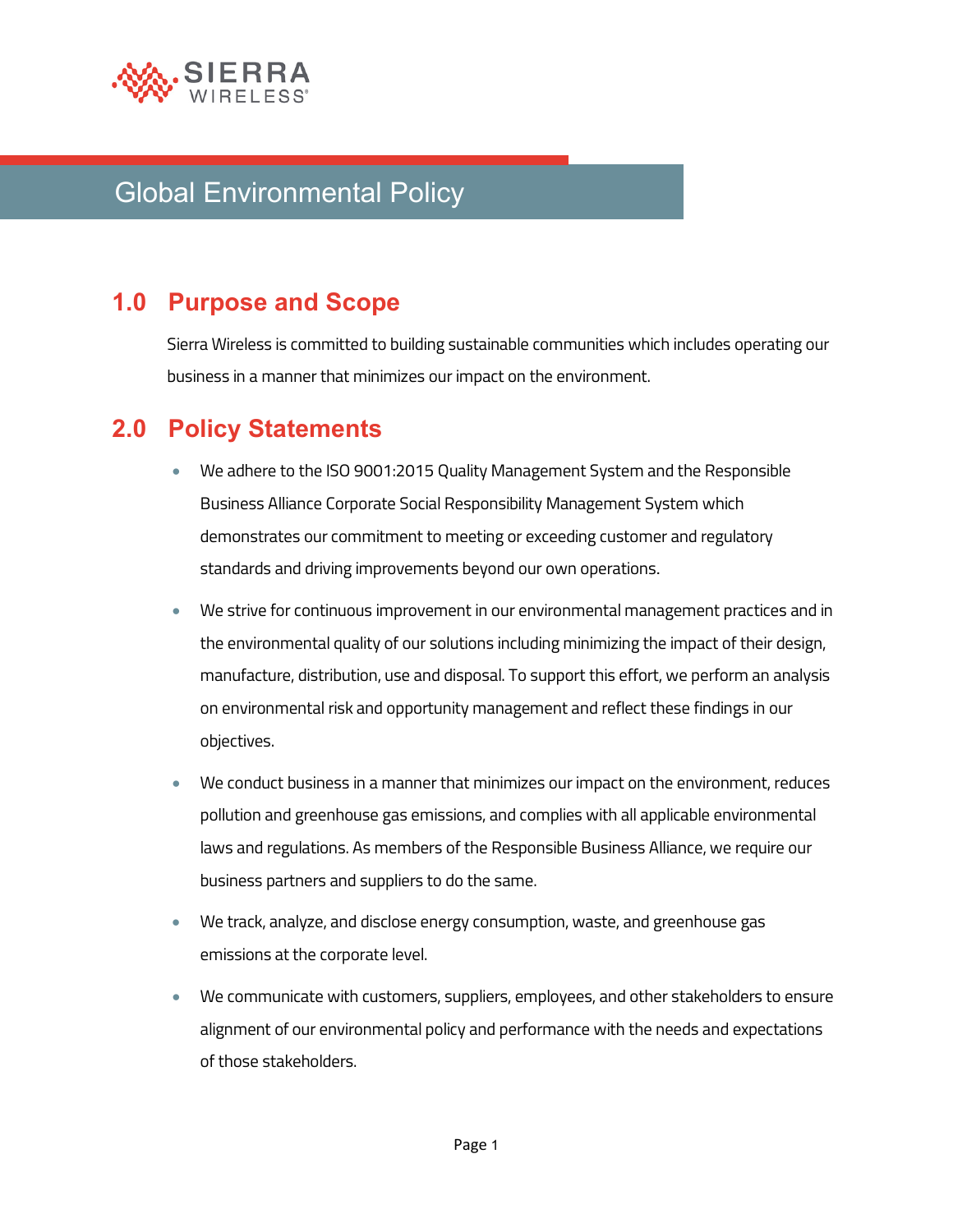

- We adhere to Section 1502 of the Dodd-Frank Act, and we fully participate in the Responsible Minerals Initiative.
- We encourage employees to be environmentally responsible through engagement with our Corporate Sustainability team.
- We publicly disclose this environmental policy to all customers, employees, suppliers, contractors, and other interested parties.
- Sierra Wireless does not directly operate any factory fabrication. As a fabless operation, we do not withdraw any water for this purpose. All our employee workspace is either leased or sub-leased space contained within larger facilities at which we have less control of overall use of energy and resources; however, we encourage our landlords to promote water recycling and re-use programs.
- Sierra Wireless upholds that the right to water is a fundamental human right.
- We mandate that contract manufacturers maintain at least ISO 14001 environmental standard.

#### **3.0 Definitions**

Energy Consumption – energy consumption refers to all energy used to perform an action, including water, electricity, and gas.

Section 1502 of the Dodd-Frank Act – requires all Securities and Exchange Commission (SEC) reporting companies to disclose whether their products contain minerals from the Democratic Republic of the Congo (DRC), or one of its neighboring countries.

Responsible Minerals Initiative (RMI) – provides resources for companies to make sourcing decisions that improve regulatory compliance and support responsible sourcing of minerals from conflict-affected and high-risk areas.